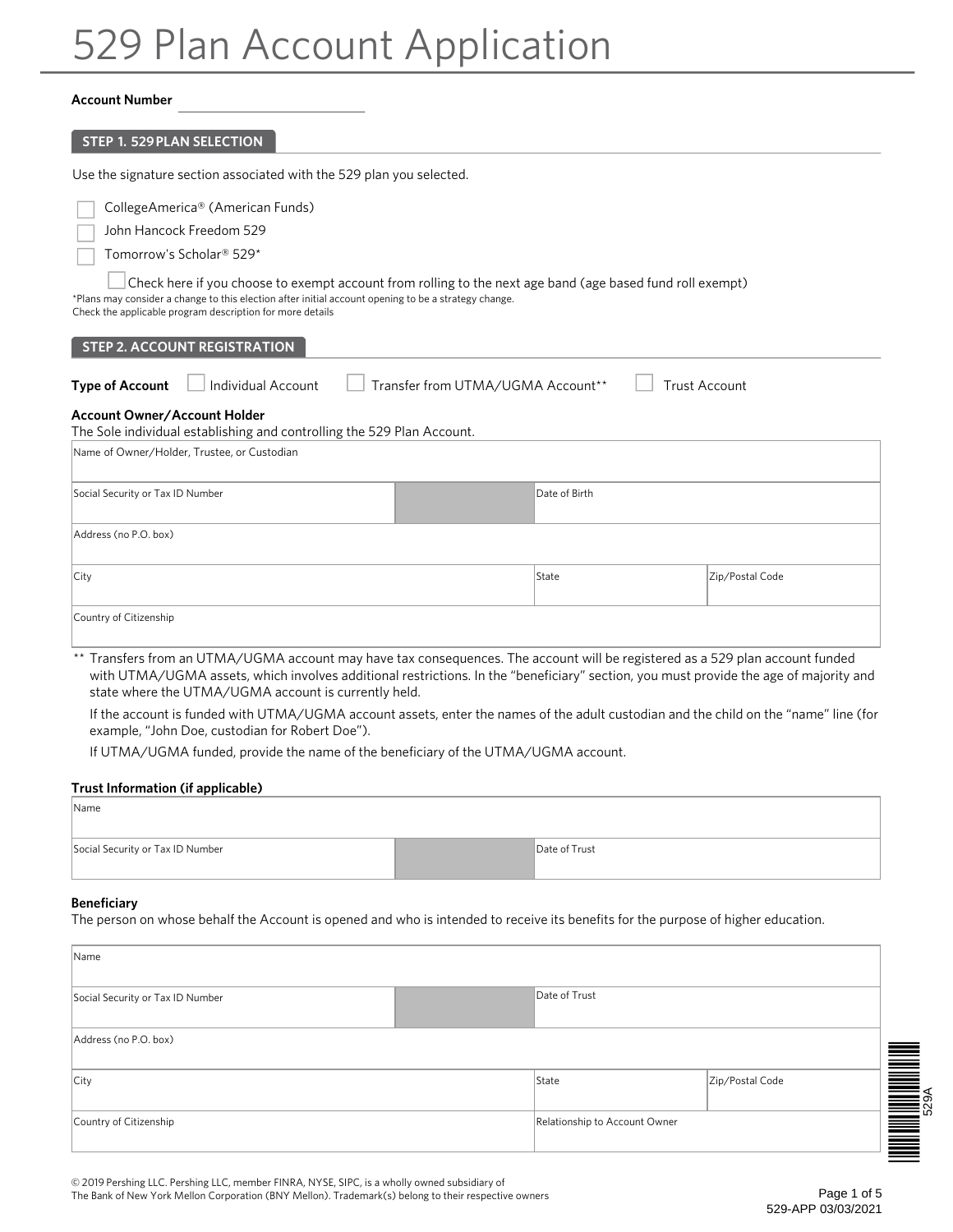## **Successor Owner/Successor Account Holder**

The successor owner/holder cannot be the same person as the account owner/holder (not applicable to trust accounts). Successor Owner/Holder will become the owner of the Account in the event the Account Owner/Holder dies or becomes legally incompetent.

| Name of Owner/Holder, Trustee, or Custodian |  |                               |                 |  |
|---------------------------------------------|--|-------------------------------|-----------------|--|
| Social Security or Tax ID Number            |  | Date of Birth                 |                 |  |
| Address (no P.O. box)                       |  |                               |                 |  |
| City                                        |  | State                         | Zip/Postal Code |  |
| Country of Citizenship                      |  | Relationship to Account Owner |                 |  |

# **STEP 3. SOURCE OF FUNDING**

| Enclosed is a check for \$                                                     |                                                                                                                                                                                                                                                                                                                                                                     |                 |
|--------------------------------------------------------------------------------|---------------------------------------------------------------------------------------------------------------------------------------------------------------------------------------------------------------------------------------------------------------------------------------------------------------------------------------------------------------------|-----------------|
| AND/OR                                                                         |                                                                                                                                                                                                                                                                                                                                                                     |                 |
| Savings Account or a qualified U.S. savings bond.<br><b>UTMA/UGMA Account:</b> | This Account is being funded by a rollover or transfer from another 529 Plan, an UTMA/UGMA account, a Coverdell Education                                                                                                                                                                                                                                           |                 |
| State where established                                                        | Age of majority to be used                                                                                                                                                                                                                                                                                                                                          | (if applicable) |
|                                                                                | Other Qualified Tuition Program (529 Plan including a 529 funded with UTMA/UGMA account assets)*                                                                                                                                                                                                                                                                    |                 |
| <b>Coverdell Education Savings Account</b> (formerly Education IRA)*           |                                                                                                                                                                                                                                                                                                                                                                     |                 |
| Qualified U.S. Savings Bond* (specify series): Series EE<br>Document.          | l ISeries I<br>* You must provide a statement from your prior institution showing basis and earnings of the funds being transferred. If you do not provide the documentation, the entire<br>amount will be treated as earnings in computing the earnings portion of any future withdrawal from the Account. Please refer to the Program Description/Plan Disclosure |                 |
| Transfer of an existing 529 Plan account                                       |                                                                                                                                                                                                                                                                                                                                                                     |                 |
| Other** (ACH, Federal Fund Wire, or other cash transfers):                     |                                                                                                                                                                                                                                                                                                                                                                     |                 |

\*\* Additional documentation may be required.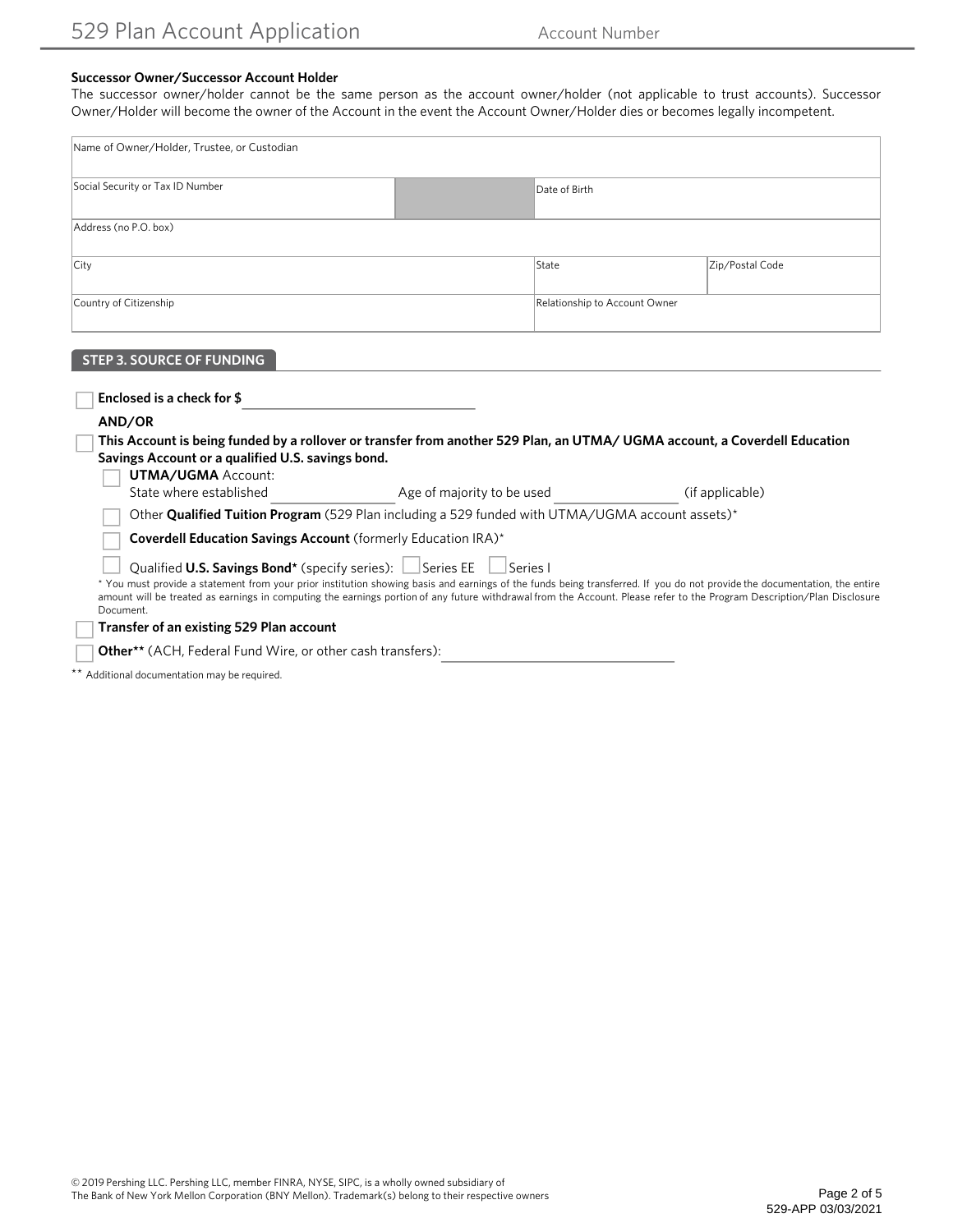# **STEP 4. SIGNATURES**

### **CollegeAmerica Account Owner Signature**

CollegeAmerica® is sponsored by the Virginia College Savings Plan<sup>SM</sup>, managed by American Funds<sup>®</sup>.

I hereby establish a CollegeAmerica Account ("Account") with the Virginia College Savings Plan managed by American Funds through my financial institution and maintained with Pershing LLC, and acknowledge that I have received, read and agree to the terms set forth in the CollegeAmerica Description ("Program Description"), the prospectus(es) of the fund(s) selected and this application, as these documents may be modified from time to time. I authorize the instructions set forth in this application. I agree to hold harmless and indemnify the Virginia College Savings Plan; American Funds Service Company (AFS); any of its affiliates or mutual funds managed by such affiliates; my financial institution and Pershing LLC; and each of their respective directors, trustees, officers, employees and agents from any losses, expenses, costs or liability (including attorney fees) that may be incurred in connection with these application instructions.

I authorize the registered representative assigned to my Account to have access to my Account and to act on my behalf with respect to my Account. I certify that I, as well as the Beneficiary and the Successor Owner named in this application, are either U.S. citizens or legal residents.

I understand that to comply with federal regulations, information provided on this application will be used to verify my identity. For example, my identity may be verified through the use of a database maintained by a third party. If my financial institution is unable to verify my identity, I understand it may need to take action, possibly including closing my Account and redeeming the shares at the current market price and that such action may have tax consequences, including a tax penalty.

By my signature below, I acknowledge that depending on the laws of my home state or the home state of my designated beneficiary, favorable state tax treatment or other benefits offered by my home state may be available only if I invest in my home state's 529 College Savings plan.

I, or my Investment Advisor am responsible for determining the nature, potential value, and suitability for me of any particular track, investment strategy, transaction, or security.

I understand and agree that the Virginia College Savings Plan reserves the right, upon written notice and without my consent, to modify the Program Description, as deemed necessary, for such reasons as, but not limited to, ensuring compliance with state or federal laws and regulations and ensuring the proper administration of the Virginia College Savings Plan. To the extent, if any that the Program Description references procedures, the Virginia College Savings Plan reserves the right to change those procedures.

I hereby represent that I am of the age of majority in my state of residence and in the State of Virginia. Unless I advise Pershing Advisor Solutions to the contrary, in writing, and provide Pershing Advisor Solutions with a letter of approval from my employer, where required, I represent that I am not affiliated with or employed by a stock exchange or member firm of either an exchange or FINRA, or a municipal securities broker/dealer. I further represent that no one except those signing this application has an interest in my Account.

I agree to adopt and be bound by the terms and conditions of the Account Application and Agreement as is currently in effect and as may be amended from time to time. I also certify that the information provided above is accurate and true.

Please read the above carefully, then sign and date form. Return the completed form to your investment professional.

| CollegeAmerica Account Owner (or parent/guardian if Owner is a minor) |      |  |
|-----------------------------------------------------------------------|------|--|
| Print Name                                                            | Date |  |
|                                                                       |      |  |
| Signature                                                             |      |  |
|                                                                       |      |  |
| <b>Registered Principal</b>                                           |      |  |
| Print Name                                                            | Date |  |
| Signature                                                             |      |  |
|                                                                       |      |  |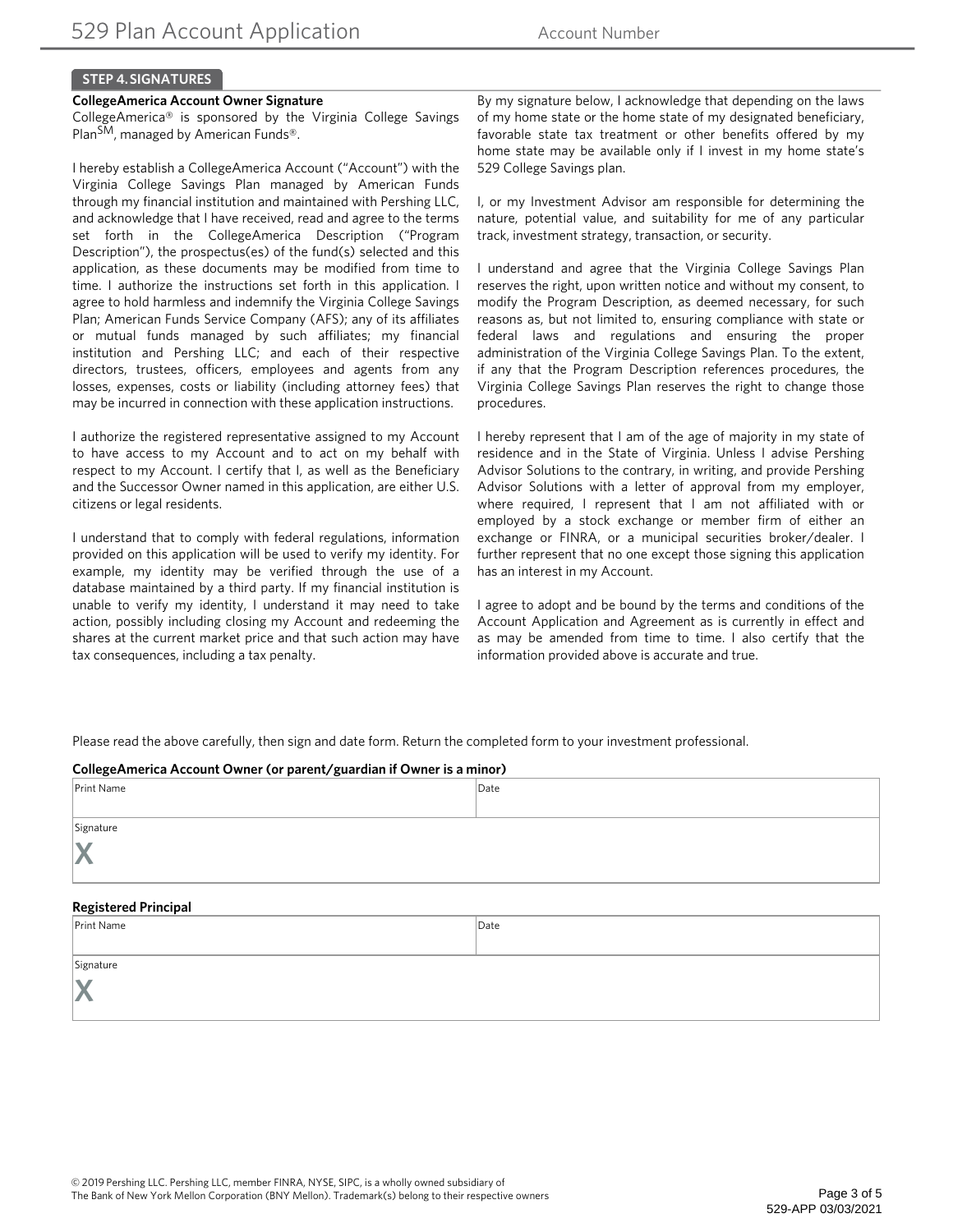## **STEP 4. SIGNATURES**

#### **John Hancock Freedom 529 Account Holder Signature**

I am applying for an Account in John Hancock Freedom 529 (Plan) with my Advisor, and maintained with Pershing LLC (Pershing). I consent and agree to all the terms and conditions of the Plan Disclosure Document, including all fees and expenses, the Education Trust of Alaska ("Trust"), Declaration of Trust ("Declaration") and the Plan, all of which are expressly incorporated by reference herein. Capitalized terms used but not defined in this 529 Plan Account Application (Application) have the meanings specified in the Declaration. I acknowledge and agree that this Application and incorporated documents will govern all aspects of my participation in the Plan. For a copy of the complete Declaration and incorporated documents, please contact your Advisor. I further acknowledge that this Agreement shall be construed, governed and interpreted in accordance with the laws of the State of Alaska.

The Plan Disclosure Document outlines the features of John Hancock Freedom 529. I have read and understand the Plan Disclosure Document. I represent that the information I have provided in this 529 Plan Account Application is accurate. I agree to hold harmless the Trust, the Trustee, John Hancock Freedom 529, the Program Manager, its agents and affiliates, and the University of Alaska and its affiliates and employees for any losses arising from any misrepresentations made by me or breach of acknowledgements contained in this Application, as described in Section 6.15 of the Declaration. I agree that the Plan can freeze my Account(s) and suspend Account services when notice has been received of a dispute involving the Account Holder, Beneficiary or Custodian, or there is reason to believe a fraudulent transaction may occur. If such actions are taken, the Trust, University, Program Manager (including its affiliates and agents) John Hancock Distributors LLC (including its affiliates and agents), and Pershing will not be liable for any resulting losses.

The Alaska College Savings Act requires that the name, address and other information identifying a person as an Account Holder or Beneficiary in the Trust be confidential. The Declaration provides that this information must not be released by the Trust or the Program Manager to other persons except as specified in the Declaration, such as in connection with servicing or maintaining your Account, may be permitted or required by law (e.g.: USA Patriot Act), or in accordance with your consent. I hereby authorize the Trust and the Program Manager to release such information in accordance with the Privacy Policy of the Plan as may be amended from time to time, including disclosure to regulatory agencies, authorized auditors and compliance personnel when necessary and appropriate for regulatory, audit or compliance agency purposes and to third parties for performance of administrative and marketing services relating to the Plan. I authorize Pershing to release information to the Trust and the Program Manager concerning my Account. The Trust may in the future use the information collected about you to identify and send you, the Account Holder, information about savings or investment programs offered by the

Trust (or in conjunction with a third party), or information about higher education at the University of Alaska. I understand that I may contact my Advisor if I do not wish to receive such information.

Notwithstanding the foregoing, as required by the USA Patriot Act, all financial institutions must obtain, verify and record information that identifies each person who opens an Account (and any person opening an Account on behalf of the Account Holder, such as a Custodian, agent, trustee or officer). I acknowledge and authorize the Trust and/or the Program Manager (or any other entity designated by it to provide services) to verify my identity, and if applicable, the identity of any person opening an Account on behalf of the Account Holder using the name, street address, date of birth, taxpayer identification number and any other identifying information provided in this Application.

If I am executing this Application on behalf of a minor Account Holder, I certify that I am of legal age in my state of residence and am legally authorized to act on behalf of such minor.

If I am funding this Account with proceeds from the sale of assets held in an UGMA/UTMA, the Beneficiary and Account Holder identified in this Agreement are the same as the minor on the prior UGMA/UTMA Account. If I am funding this Account from a prior 529 plan distribution for the same Beneficiary, there have been no other rollovers for the same Beneficiary in the previous 12 months. Any future contributions to this Account that are rollovers from a Coverdell Education Savings Account, qualified U.S. Savings Bond or a prior 529 plan distribution will be disclosed as such and the applicable earnings and basis information will be provided.

I authorize John Hancock Freedom 529, the Program Manager, or any other entity designated by it to provide services, the Trust and Pershing to act on any instructions believed to be genuine and from me for any service authorized in this New Account Agreement, including telephone/co mputer services. The Program Manager, the Trust and Pershing use procedures designed to verify the authenticity of the Account Holder or Custodian. If these procedures are followed, John Hancock Freedom 529, John Hancock Distributors LLC, the Program Manager, the Trust, and Pershing will not be liable for any loss that may result from acting on unauthorized instructions. I understand that anyone who can properly identify my Account(s) can make telephone/computer transactions on my behalf.

By having John Hancock Freedom 529 accept delivery of this Application, executed by me and in good order, I acknowledge that I am bound in accordance with the terms and conditions of the Trust.

Please read the above carefully, then sign and date form. Return the completed form to your investment professional.

#### **By signing this Application, I hereby certify that I have read and agree to the terms indicated on this page.**

#### **John Freedom 529 Hancock Account Holder**

| Print Name                  | Date |
|-----------------------------|------|
|                             |      |
| Signature                   |      |
| X                           |      |
| <b>Registered Principal</b> |      |
| Print Name                  | Date |
| Signature                   |      |
|                             |      |